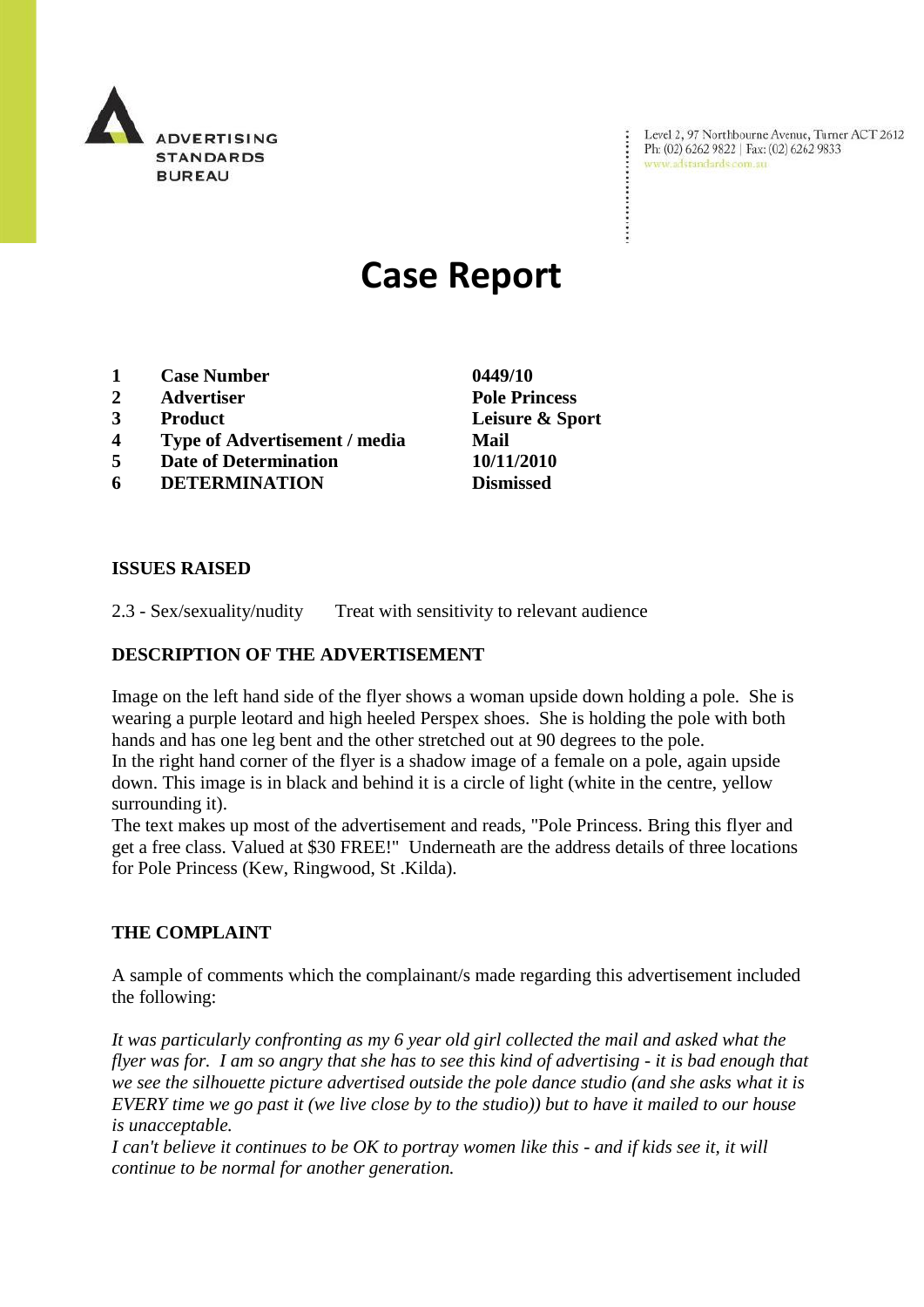## **THE ADVERTISER'S RESPONSE**

Comments which the advertiser made in response to the complainant/s regarding this advertisement include the following:

*In regards, to the complaint, I'm not really sure what to respond to? Her issue is that her daughter collected the mail is that right? How is that my fault??? She said it was disturbing because her daughter collected the flyer and then asked her what the flyer was for…. The flyer was for women to come and try pole dancing classes as a form of fitness….. fitness! How is this offensive? She said the girl was wearing very little – she was wearing a dance leotard which a perfectly acceptable form of dance wear and had she have stood next to a ballet barre instead of a pole, I'm sure this lady would have no issue. The ad in no way promotes anything sleazy or inappropriate and all other feedback we've had so far from other people is that the girl in the picture is an inspiration to them and shows amazing strength, balance and talent. We also sent a copy of the flyer to Australia Post for approval before they would distribute it and they had no issue with it.* 

*I also don't force this lady to drive past my studio daily with her 5 year old daughter – if it's such a problem, take another street! You can see that logo that she's complaining about in the top right hand corner of the same attached flyer.*

*And as for "portraying women like this"…. Portraying women like what exactly? Like unbelievably talented, fit, strong and healthy women??? Gee, that is terrible. This woman has chosen to ignore all signs that what we do is promote an alternative form of fitness for women and she has chosen to assume we are strippers – she has ignored the fact that pole dancing and stripping are two completely different things and she has chosen to ignore the fact that what we do is solely for fitness. We never get naked, promote women in a demeaning way or sell ourselves to men for money. This is her assumption and therefore entirely her fault.*

#### **THE DETERMINATION**

The Advertising Standards Board ("Board") considered whether this advertisement breaches section 2 of the Advertiser Code of Ethics (the "Code").

The Board viewed the advertisement and noted the advertiser's response.

The Board considered whether the advertisement was in breach of section 2.3 of the Code. Section 2.3 of the Code states: "Advertising or Marketing Communications shall treat sex, sexuality and nudity with sensitivity to the relevant audience and, where appropriate, the relevant programme time zone".

The Board noted the complainant's concerns that the advertisement portrays women in an unacceptable manner and should not be used.